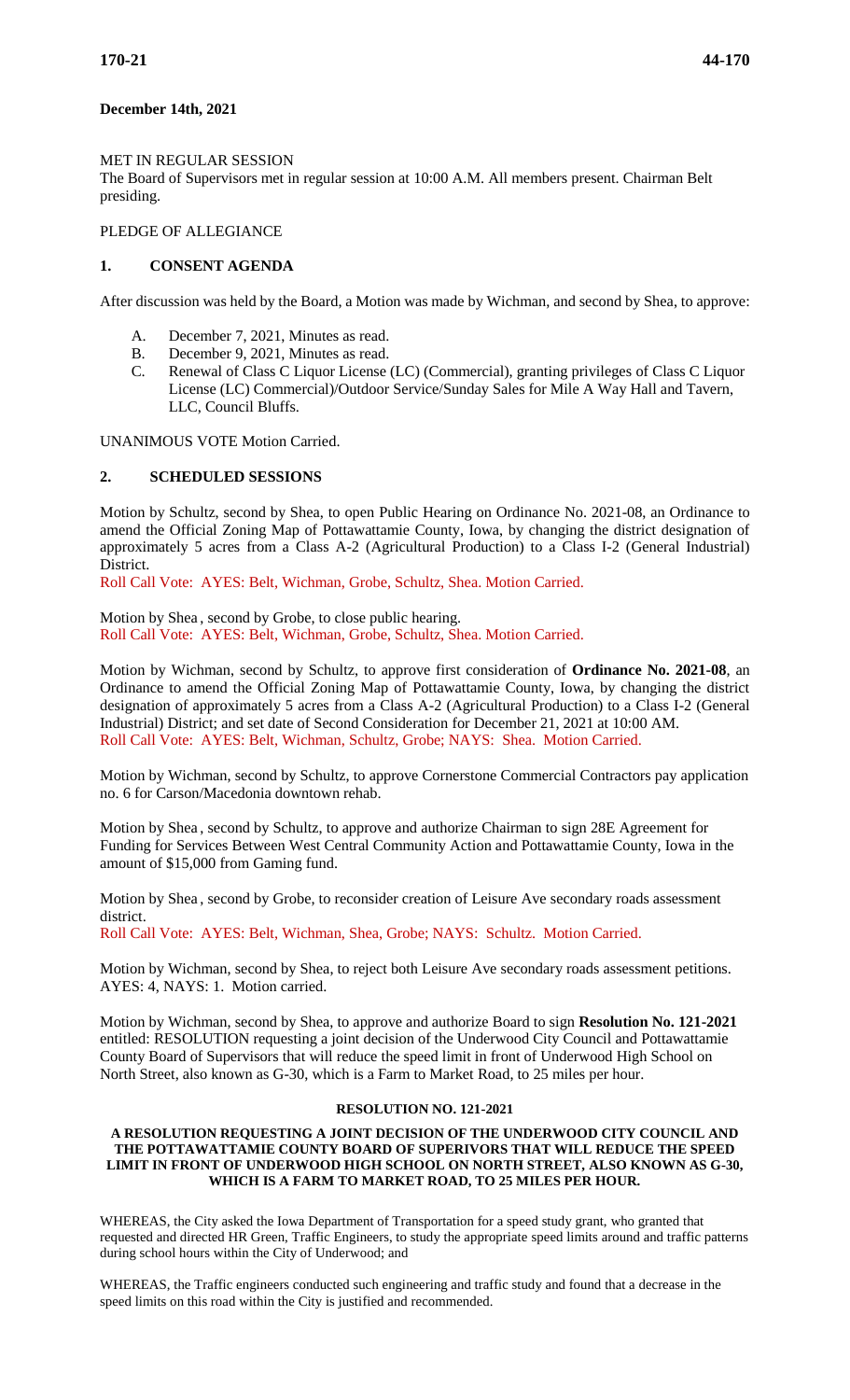THEREFORE, BE IT RESOLVED by the Underwood City Council and the Pottawattamie County Board of Supervisor that:

- 1. Change the speed limit in front of the Underwood High School to 25 mph, a school zone.
	- a. Reduce the posted speed limit between Sunset Drive and 260<sup>th</sup> Street (west of the Sunset Drive and North Street intersection) from 40 mph to 25 mph for the eastbound and westbound traffic to improve safety along North Street.
	- b. Replace the existing 25mph (eastbound) and 40 mph (westbound) signs located immediately west of this intersection. Approximately 120 feet east of  $260<sup>th</sup>$  Street.
	- c. The existing 40 mph (eastbound) sign located east of  $260<sup>th</sup>$  Street to be relocated approximately 550 feet west of 260<sup>th</sup> Street, and the existing advance 40 mph (eastbound) speed limit warning sign to the west to be relocated and spaced approximately 650 feet upstream from the proposed 40 mph posted speed limit sign.
	- d. Add a 25 mph Reduced Speed Limit Ahead sign approximately 450 feet in advance of the corresponding 25 mph posted speed limit sign to inform road users of the reduced speed zone.
	- e. Install school crossing plaque and advance School Crossing AHEAD signs for the northbound and southbound traffic at the existing marked crosswalk on the south leg of this intersection.

|                         |     | ROLL CALL VOTE |                |               |  |  |
|-------------------------|-----|----------------|----------------|---------------|--|--|
|                         | AYE | <b>NAY</b>     | <b>ABSTAIN</b> | <b>ABSENT</b> |  |  |
| Scott A. Belt, Chairman | O   | O              | O              | O             |  |  |
| Tim Wichman             | O   | $\circ$        | O              | O             |  |  |
| Lynn Grobe              | O   | O              | O              | O             |  |  |
| Justin Schultz          | O   | $\circ$        | $\circ$        | $\circ$       |  |  |
| Brian Shea              | O   | O              | O              | Ω             |  |  |

#### **Dated this 14th day of December, 2021.**

ATTEST: \_\_\_\_\_\_\_\_\_\_\_\_\_\_\_\_\_\_\_\_\_\_\_\_\_\_\_\_\_\_\_\_\_\_\_\_\_\_\_\_\_\_\_\_\_\_\_\_\_\_

Melvyn Houser, County Auditor

 **Dated this \_\_\_\_ day of \_\_\_\_\_\_\_\_\_\_, 20\_\_\_.**

|                    |   | ROLL CALL VOTE    |                |               |  |  |
|--------------------|---|-------------------|----------------|---------------|--|--|
|                    |   | AYE<br><b>NAY</b> | <b>ABSTAIN</b> | <b>ABSENT</b> |  |  |
| <b>Robert Dose</b> | O | $\circ$           | $\circ$        | O             |  |  |
| Jim Pingel         | O | $\circ$           | $\circ$        | O             |  |  |
| Josh Madsen        | O | $\circ$           | $\circ$        | O             |  |  |
| Royce Forbush      | O | $\circ$           | $\circ$        | O             |  |  |
| <b>JW</b> Tiarks   | O | O                 | $\circ$        | O             |  |  |

SIGNATURE:

Dennis Bardsley, Mayor

ATTEST: \_\_\_\_\_\_\_\_\_\_\_\_\_\_\_\_\_\_\_\_\_\_\_\_\_\_\_\_\_\_\_\_

Cindy Sorlien, City Administrator/Clerk

Roll Call Vote: AYES: Belt, Wichman, Grobe, Schultz, Shea. Motion Carried.

### **3. OTHER BUSINESS**